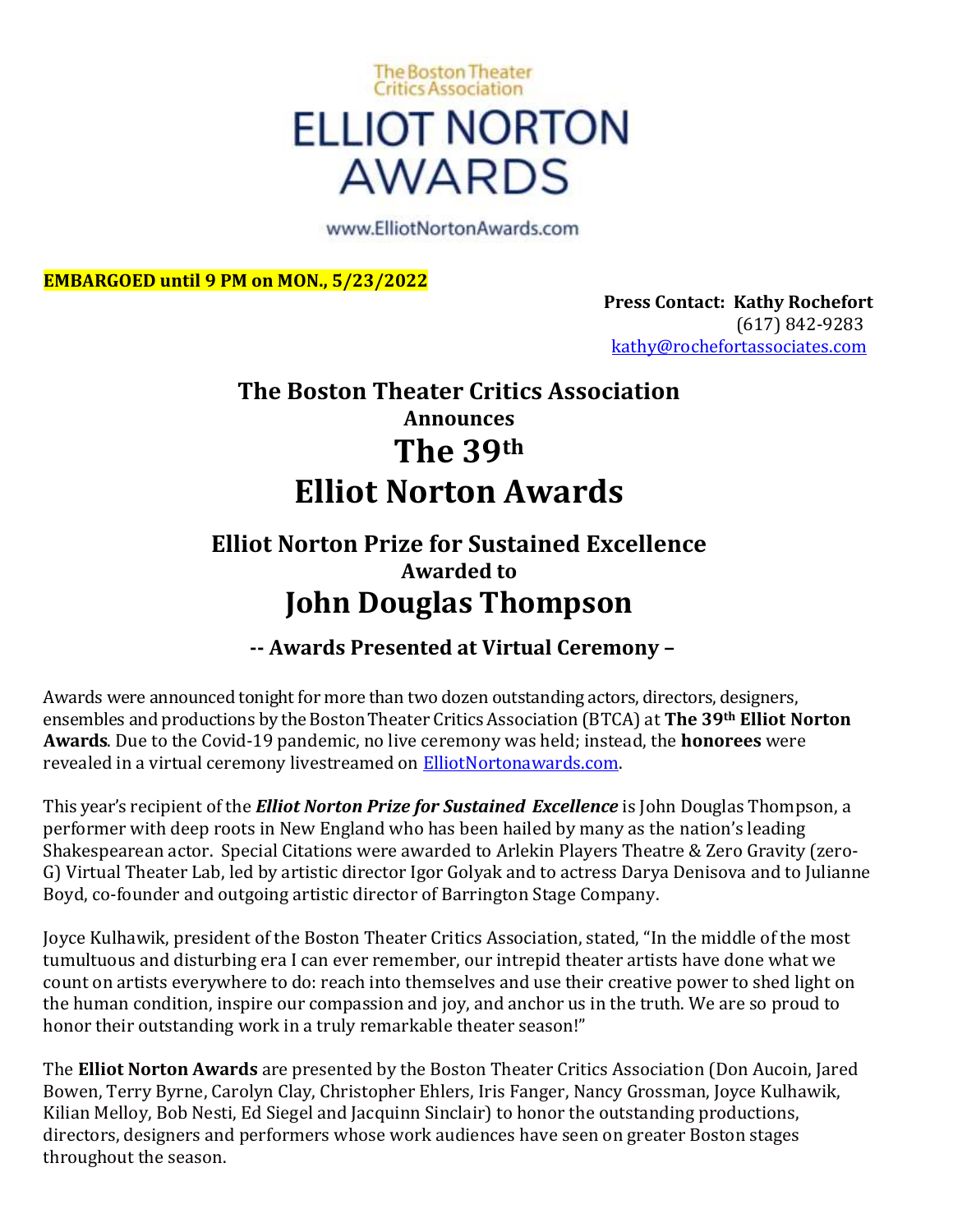# **The Boston Theater Critics Association ELLIOT NORTON AWARDS**

#### www.ElliotNortonAwards.com

The **Elliot Norton Awards** are named for the eminent Boston theater critic Elliot Norton, who remained an active supporter of drama, both locally and nationally, until his death in 2003 at the age of 100. The Boston theater community carries on his legacy and can be proud of its remarkable growth at a time in our nation's history when the arts are struggling to survive.

Special and honored guests at the awards in past years comprise a Who's Who of distinguished artists whose work has appeared on Boston's stages, including: Melinda Lopez, Randy Rainbow, Cherry Jones, Lea DeLaria, Mary Louise Wilson, Olympia Dukakis, Chita Rivera, Tommy Tune, Al Pacino, Edward Albee, Brian Dennehy, August Wilson, Julie Harris, Sir Ian McKellen, Lynn Redgrave and Jason Robards Jr.

For more details on the 399h Elliot Norton Awards, including a full list of awardees and nominees, and to watch the presentation at a later time, visit [http://www.elliotnortonawards.com](http://www.elliotnortonawards.com/)

###

### **Boston Theater Critics Association 39th Elliot Norton Awards**

### **Elliot Norton Prize for Sustained Excellence**

John Douglas Thompson

### **Special Citation**

Arlekin Players Theatre & Zero Gravity (zero-G) Virtual Theater Lab, artistic director Igor Golyak For pushing the boundaries of digital space to create a new genre of theater And actress Darya Denisova For her fresh, pioneering performances interacting virtually with a global audience, while also

transcending experimental technology to excite and engage us in original, revolutionary productions "State vs. Natasha Banina," "chekhovOS," and "Witness."

### **Special Citation**

Julianne Boyd, co-founder and outgoing artistic director of Barrington Stage Company, for her 27 years at the helm of the award-winning, Pittsfield-based theater, an incubator for ambitious new work and Broadway hits.

### **Outstanding Visiting Production**

"Hadestown," Broadway In Boston

**Outstanding Performance by an Actor in a Visiting Production**

Kevyn Morrow, "Hadestown," presented by Broadway In Boston

### **Outstanding Performance by an Actress in a Visiting Production**

Somi Kakoma, "Dreaming Zenzile," presented by ArtsEmerson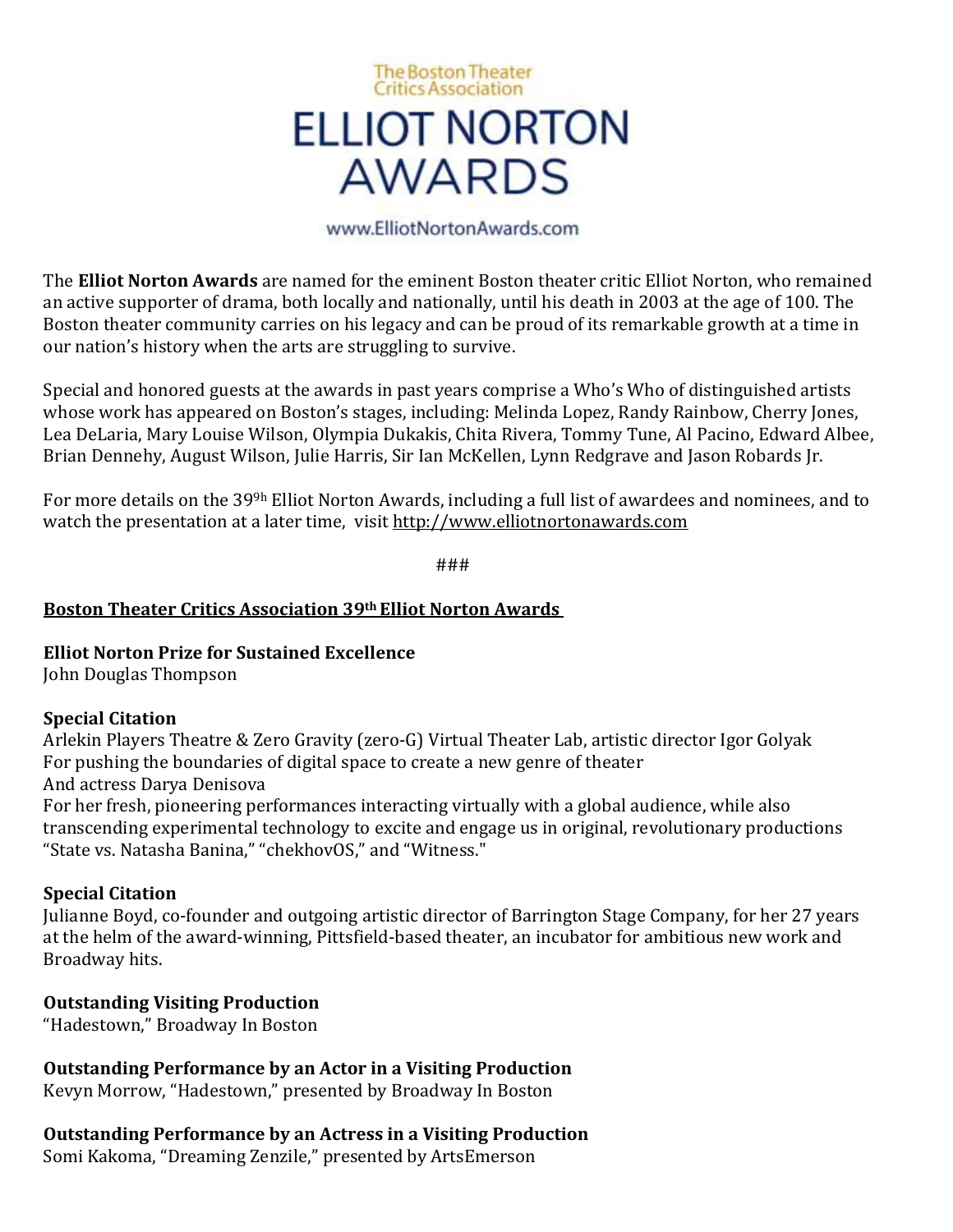# **The Boston Theater Critics Association ELLIOT NORTON AWARDS**

### www.ElliotNortonAwards.com

**Outstanding Musical Production** "All Is Calm," Greater Boston Stage Company

**Outstanding Production by a Large Theater** "The Bluest Eye," Huntington Theatre Company

**Outstanding Production by a Midsize Theater** "People, Places & Things," SpeakEasy Stage Company

**Outstanding Production by a Small or Fringe Theater**

"Tiny Beautiful Things," Gloucester Stage Company

**Outstanding Ensemble, Large Theater** "The Bluest Eye," Huntington Theatre Company

**Outstanding Ensemble, Midsize Theater**

"BLKS," SpeakEasy Stage Company

**Outstanding Ensemble, Small or Fringe Theater**

"The Importance of Being Earnest," Apollinaire Theatre Company

**Outstanding Solo Performance**

Jasmine M. Rush, "Queens Girl in the World," The Nora at Central Square Theater, The Front Porch Arts Collective and The Hangar Theatre Company

**Outstanding Direction for a Large Theater** Awoye Timpo, "The Bluest Eye," Huntington Theatre Company

**Outstanding Direction for a Midsize Theater** David R. Gammons, "People, Places & Things," SpeakEasy Stage Company

**Outstanding Direction for a Small or Fringe Theater** Lyndsay Allyn Cox, "Tiny Beautiful Things," Gloucester Stage Company

**Outstanding Musical Performance by an Actor**

Anthony Pires Jr., "Passing Strange," Moonbox Productions

**Outstanding Musical Performance by an Actress** Whitney White, "Macbeth in Stride," American Repertory Theater

**Outstanding Performance by an Actor for a Large Theater**

John Douglas Thompson, "The Tempest," Commonwealth Shakespeare Company